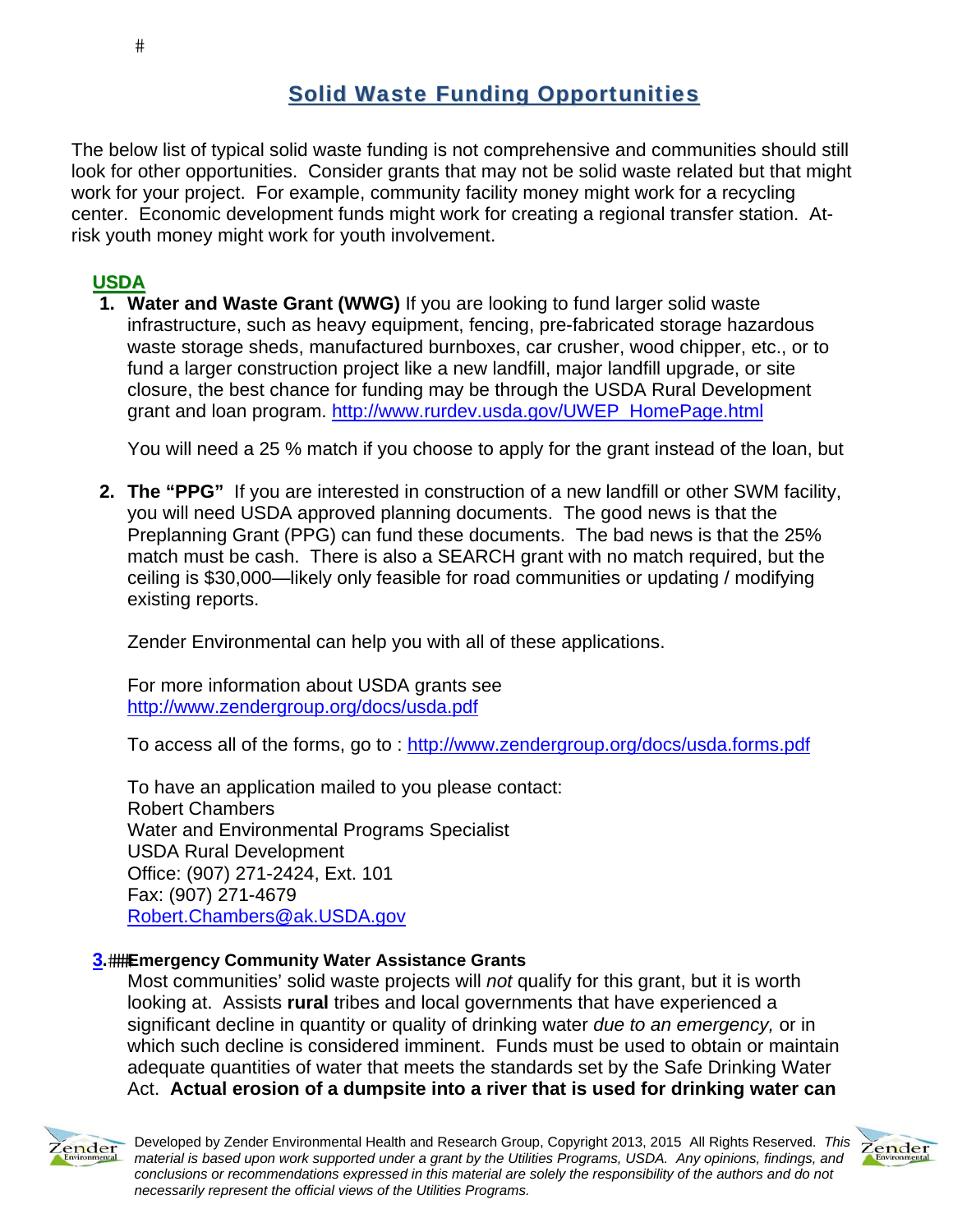**count as an emergency.** Having your dumpsite expand towards the river is likely not enough. Nor is having an unpermitted or unsafe site enough. It must be an emergency that threatens the community water supply. Max award is \$100,000 to \$500,000. https://www.cfda.gov/?s=program&mode=form&tab=step1&id=e811ba84656ff2fe06f31c d5bc2653a2

### **Multimedia/Community Environmental Demonstration Grants**

This program funded multiple demonstration grants of \$5k to \$30k over the last 8 years, many of which were SWM related. It is not funded for the FY16 year as of this printing, but you can contact Kristin K'eit, Zender Program Manager at 444 5616 or Desirae Roehl, ANTHC, at 729-349 to find out any updates.

### **ALPAR's Recycling Grant Program**

ALPAR's Recycling Grant program is available to communities and non-profits to promote economically feasible recycling programs in Alaska. Proposals will be accepted until all funds are disbursed. Requests between \$250 and \$2,500 are preferred. Total available is about \$22,000. Funds must be used for specific programs/projects such as purchase of equipment or education and public awareness efforts. ALPAR is the statewide coordinator for America Recycles Day and makes a special effort to award smaller grants (\$250 - \$1000) to support America Recycles Day events and promotions surrounding the November 15 annual day of celebration and awareness. Go to www.americarecyclesday.org for ideas. For more information, contact Mary Fisher 907.644.7968, alpar@gci.net

### **BIA**

- 1.**"High priority Projects"** ("IRRHPP"). Through the Transportation Program landfill roads can be classified as "high priority project". This provides extra, pretty immediate funds to build a road. Requirements are 1) that it is designated as the highest priority road project for your tribe, 2) it is on your Roads Inventory, 3) your annual funds are not enough money to build the road, 4) you need less than \$1 million. AND it scores high on a priority ranking by BIA. To score high – an emergency (such as a washout or erosion) or serious health and safety risks must be present. If you have an open dump where high exposures to smoke, wastes, etc. are present and you want to build a new landfill with road that will reduce or eliminate effects of breathing smoke, uncontained, unseparated wastes, etc. you can make a very good case for high priority. Let us know if you would like help in documenting your health risks—we have done this for communities that have been successful in high priority designation. Call 1-800 645-8465.
- 2. **Discretionary Funding** Like most agencies BIA may have "discretionary funding" at the end of the year. This is unspent money from their budget. Well-defined, short projects with good results are great for this. For example, you have a dump cleanup project that will greatly reduce safety risks but need money for gas to operate the heavy equipment. Usually you just need a 1-page very brief description of what you want to do and how much it costs. Almost any type of project is eligible, but it does depend on funds availability. Also if you are selected, be sure to follow up on any of the paperwork immediately. For environmental money, contact Mark Kahklen,



Developed by Zender Environmental Health and Research Group, Copyright 2013, 2015 All Rights Reserved. *This material is based upon work supported under a grant by the Utilities Programs, USDA. Any opinions, findings, and conclusions or recommendations expressed in this material are solely the responsibility of the authors and do not necessarily represent the official views of the Utilities Programs.*

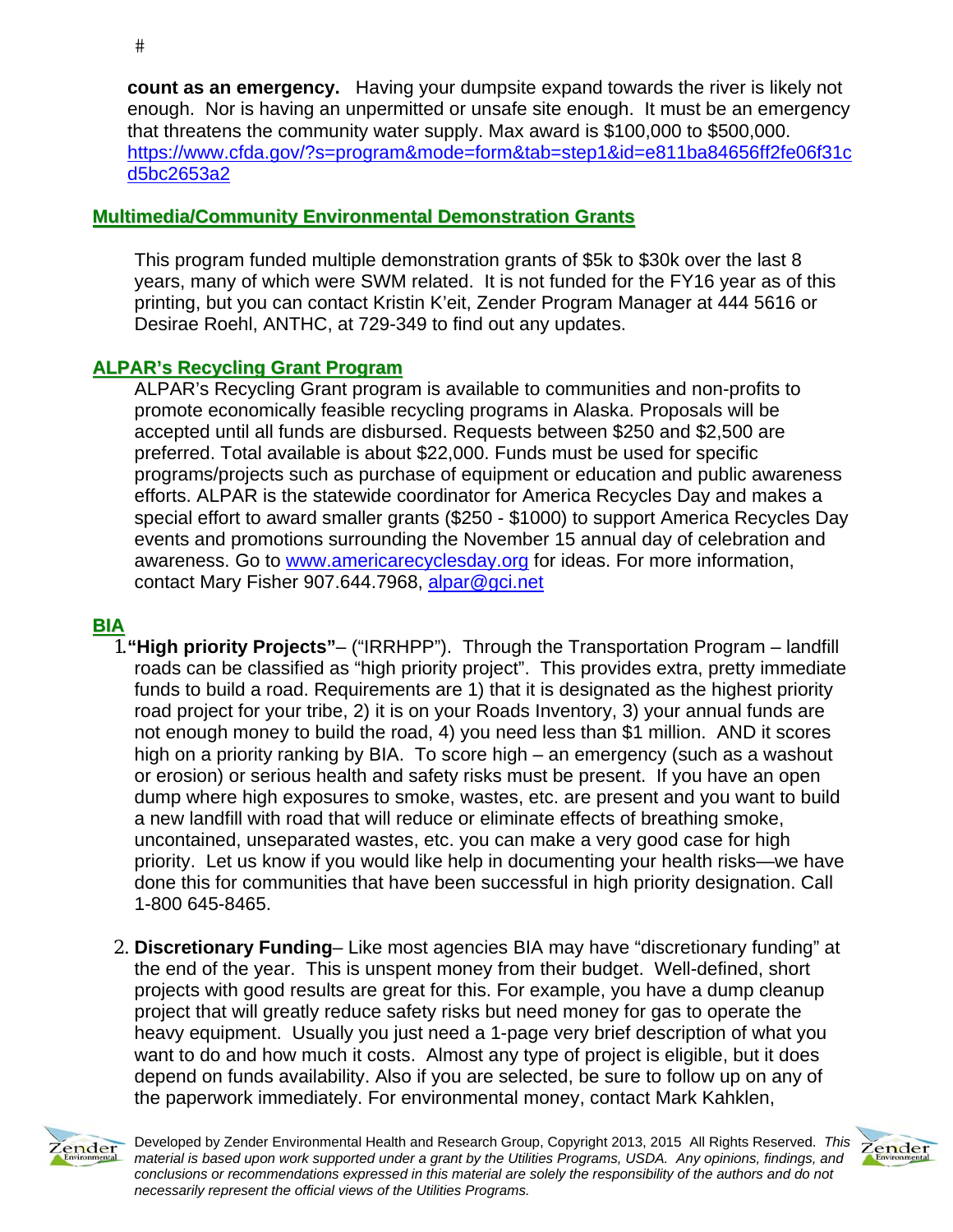Environmental Specialist (907) 271-4004 Mark.Kahklen@bia.gov For an application, go to: http://www.zendergroup.org/docs/bia.pdf

### 3. **Water Management, Planning, and Pre-Development Program Grants**

*Keith Kahklen*, 1-800-645-8397, press 8, 586-7318, 586-7204, Keith.Kahklen@bia.gov, Manager, Branch of Natural Resources. Some Tribes have used this grant to help with monitoring water quality affected by the dump site, or to search for better drinking water sources that aren't potentially contaminated, etc. Usually due on Sept 15th.

You can also ask Keith about the Water Resources Technician Training Program. This sends someone from your tribe for several weeks (usually in New Mexico) to get trained on water quality. In addition, the program has paid a salary for the Technician for one year of \$20,000. So you can have someone monitor your site, as well as scope out potential new sites.

4. **IRR** - Please be sure your tribe is up-to-date on your Indian Reservation Roads Inventory. Some tribes have regional groups that take care of this for them. If you aren't sure about your IRR, ask your administrator. This is often the best bet for tribes to build a landfill road. But the landfill road must be on the Inventory. And it must be in the location and length that is needed. Usually there is an early Fall deadline for submitting new roads. Once you have roads on the inventory, your tribe will get money each year to spend on roads, save, use as collateral, use as a match for USDA landfill money, or use for planning or maintenance. Find out about your IRR. You can always call BIA Transportation and they can help you find out your details. Telephone: 1-800- 645-8465 press 4 then press 2, 907-271-4400, email: alaska.transportation@bia.gov

### **Administration for Native Americans (ANA)**

### http://www.anaalaska.org/

ANA grants can be hard to get, but they do offer great assistance in writing their grants. You might fit your SWM needs into one of these categories:

### **1. Environmental Regulatory Enhancement**

"The purpose is to strengthen tribal governments through building capacity within the tribes to identify, plan, develop and implement environmental programs in a manner that is consistent with tribal culture." For example, Yukon River Watershed Council Science Education/Water Quality Monitoring Program was partly funded with this.

#### **2. Governance, Social and Economic Development Strategies (SEDS)** for Capacity building.

ANA holds FREE grantwriting workshops in the regional hubs. Go to http://www.anaalaska.org/home/training/training to see when the ERE and SEDS trainings will be held.They also offer free project development assistance which can really help a project score highly. Go to http://www.anaalaska.org/home/technical-assistance for technical assistance.

Visit http://www.anaalaska.org/ for details. They've got an informative website.



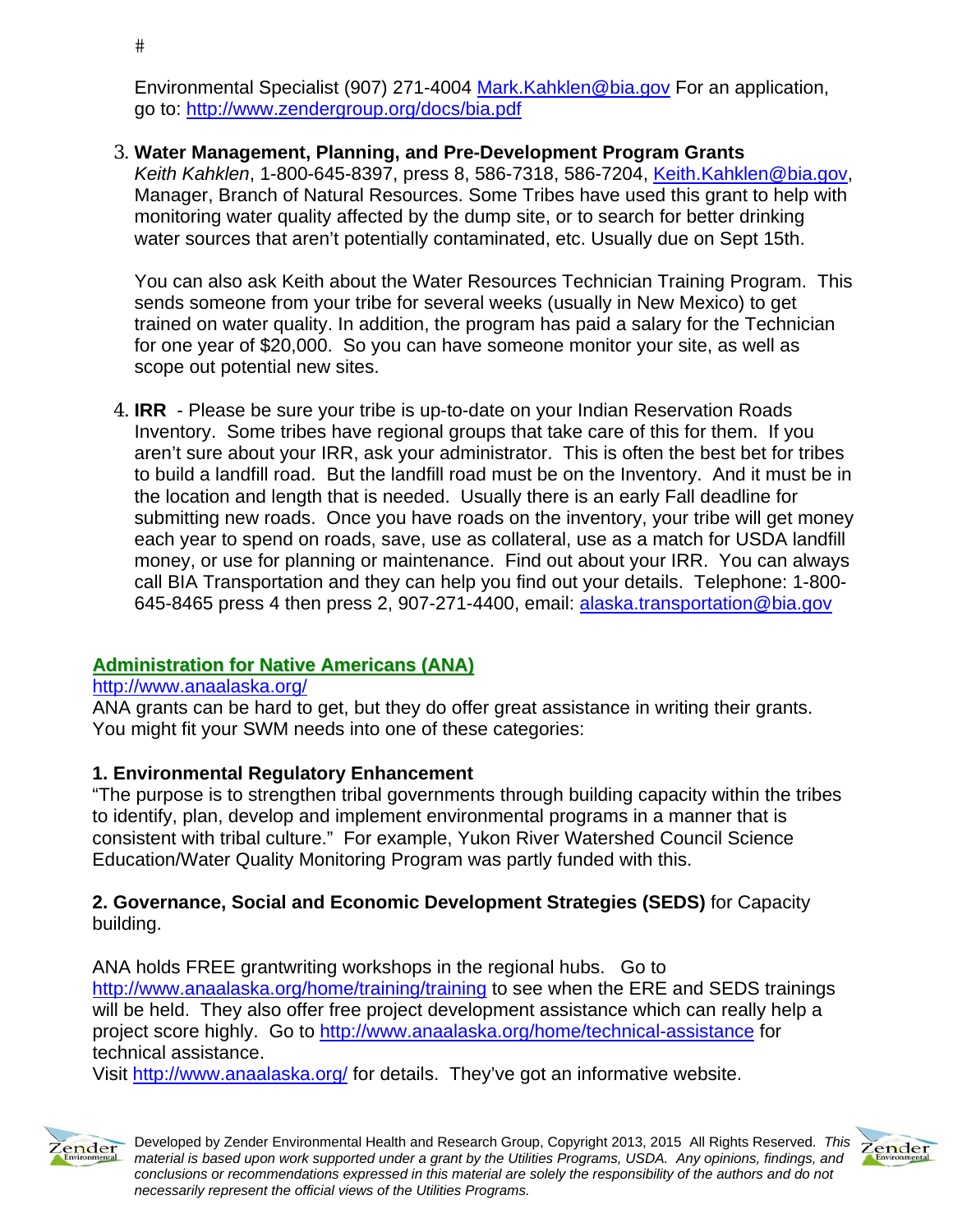### **The State of Alaska**

**1. CIP** (VSW/ANTHC) Make sure your new landfill is on the CIP list (state capital improvement project). You can find an application at http://www.dec.state.ak.us/water/vsw/. This web page also has the CIP lists so you can see if you are on it. If you don't see your project, contact your Tribe's sanitation engineer. The list of engineers for each village is at: http://www.dec.state.ak.us/water/vsw/pdfs/village\_project\_engineer\_contacts.pdf

**2. STIP** (DOT) This is the state transportation improvement project list. It works similarly to the CIP—Contact your region's DOT rep to find out whether your proposed landfill road is on the list (and if so, when they think it might get funded). DOT also has a high priority project process. So your road can jump to the top of the list if you can show serious health and safety issues.

STIP info is at : www.dot.state.ak.us/stwdplng/cip/stip# For contact information in your region go to http://www.dot.state.ak.us/stwdplng/cip/stip/assets/dotplanners.pdf

### **3. CAPSIS**

The state legislature will sometimes fund projects directly. Best to work with your state senator/house rep well in advance to get them interested. The application is done online and once you put in a project, it keeps getting submitted each year.

You must be a city or a tribe without a city to apply. You will need your community's login information. Most communities already have a password, but if you've never used this, then you'll need to get one. Ask your administrator and if they don't know, contact your house or senate rep's office and let them know you are interested in submitting a project for consideration. They will give you login info and can help navigate you through. It is a pretty easy application. Go to;

http://www.legfin.state.ak.us/ProjectBackup/enterCapitalProjects.php

An example of an SWM project that was funded is at: http://www.zendergroup.org/docs/funding\_ex\_alaska%20legis.pdf

### **4. State Brownfield Program:**

Contact Amy Dieffenbacher, *Environmental Program Specialist* amy.dieffenbacher@alaska.gov

They operate a program that grants free site assessments and some limited cleanup, to awardees, called "DBA" program with an annual application deadline. They also have lots of information and technical assistance for contaminated site issues. http://dec.alaska.gov/spar/csp/brownfields.htm

### **USFWS**

**Tribal Wildlife Grant** (TWG) usually due in the fall. This might tie in if you are trying to protect or monitor or plan for subsistence that might be impacted by your solid waste. http://www.fws.gov/grants/tribal.html

Contact: Crystal Leonetti 1011 E. Tudor Road,





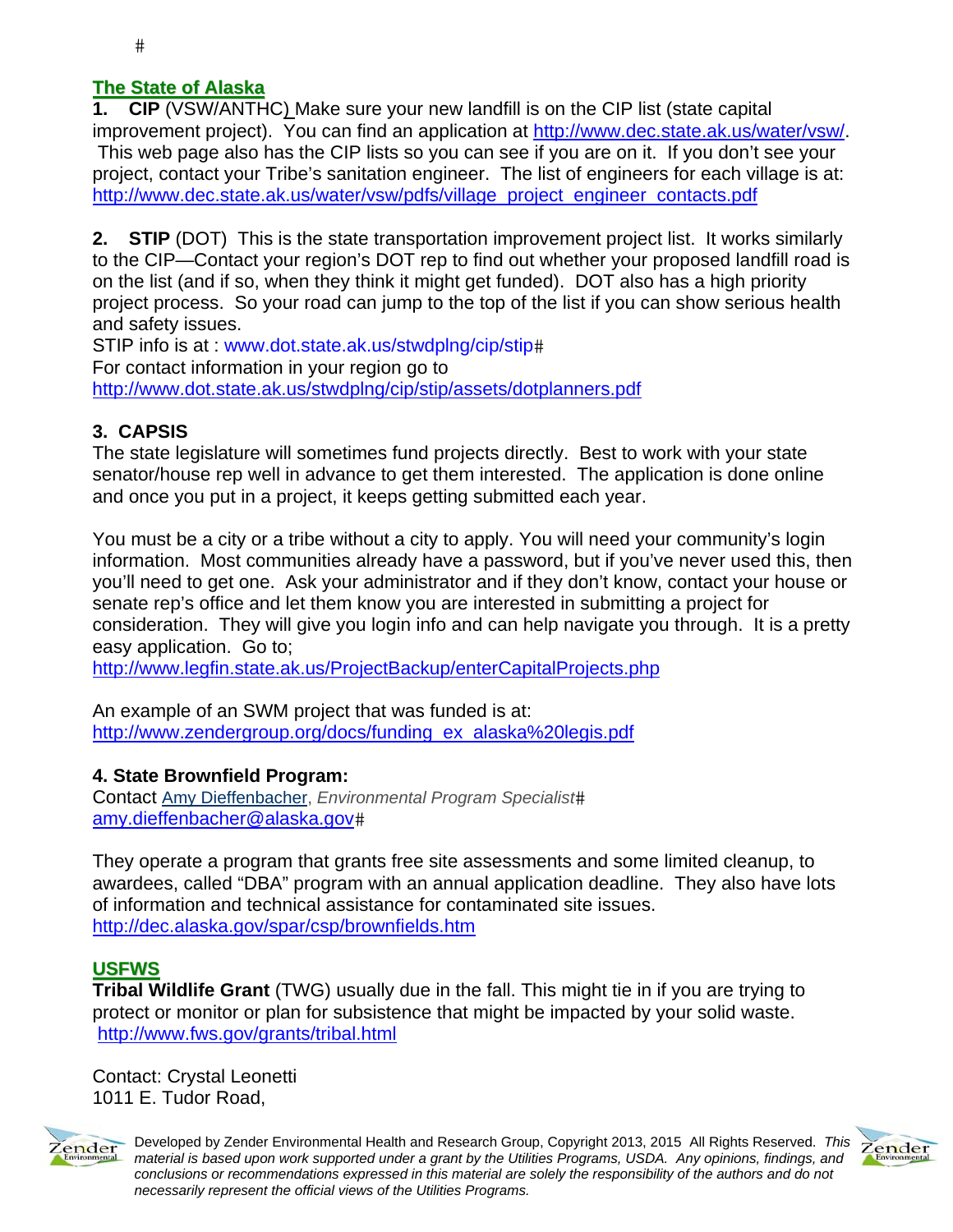Anchorage, AK 99503 crystal\_leonetti@fws.gov 907-786-3868 phone 907-786-3495 fax

# **EPA**

Region 10 tribal grants page: http://yosemite.epa.gov/R10/TRIBAL.NSF/webpage/Tribal+Grants/ Note – also look at Region 10 grants page for non-tribal specific grants at: http://yosemite.epa.gov/r10/homepage.nsf/information/grants And National EPA tribal grants solid and haz waste directly related grants are at: http://www.epa.gov/indian/grantsandfunding/topic-waste.htm

Some grants that have been used to fund SW related projects:

- 1. **Interagency Tribal SW Assistance** http://www.epa.gov/indian/grantsandfunding/topic-waste.htm#swr
- 2. **Hazardous Waste Management** http://www.epa.gov/indian/grantsandfunding/topic-waste.htm#hwr
- 3. **Climate Change** (tie-in to permafrost or erosion melt and monitoring, planning, etc.) http://www.epa.gov/statelocalclimate/tribal/index.html
- 4. **Wetland Program Development** (protecting the wetland by cleaning up the site…) http://water.epa.gov/grants\_funding/wetlands/index.cfm
- 5. **Environmental Education** http://www.epa.gov/enviroed/grants.html
- 6. **Environmental Justice** http://www.epa.gov/compliance/ej/grants/index.html
- 7. **USEPA Targeted Brownfield Assessments** (TBAs) Application and Information (this is free site assessment, no application deadline, for a similar program as the State's DBA program):

http://yosemite.epa.gov/r10/cleanup.nsf/7780249be8f251538825650f0070bd8b/005df 9235f56290e882567990080b48f!OpenDocument

Contact Joanne LaBaw, *labaw.joanne@epa.gov*, with questions. (206) 553-2594. EPA Brownfields grant page http://www.epa.gov/brownfields/grant\_info/index.htm

### 8. **EPA IGAP (and Special IGAP) Funding**

http://yosemite.epa.gov/R10/TRIBAL.NSF/Grants/igap\_2014

The FY 2014 Indian Environmental General Assistance Program (GAP) Funding Announcement keeps the base funding level for FY 2014 at \$125,000. Additionally, the announcement allows Tribes / Tribal Consortia to apply for Optional Special Project Funding by submitting one or more components for optional special projects directly benefiting multiple Tribes.

Per the 2014 funding announcement, requests from Tribes / Tribal Consortia with GAP grants must be postmarked by January 15, 2013.

# **Rasmuson Foundation**

A small grant (up to \$25,000) that is open year-round for Alaska non-profits is the Rasmuson Foundation "Tier 1" grants. Tribes are eligible if the project is for the entire community and will have a broad community impact and equipment to start or improve



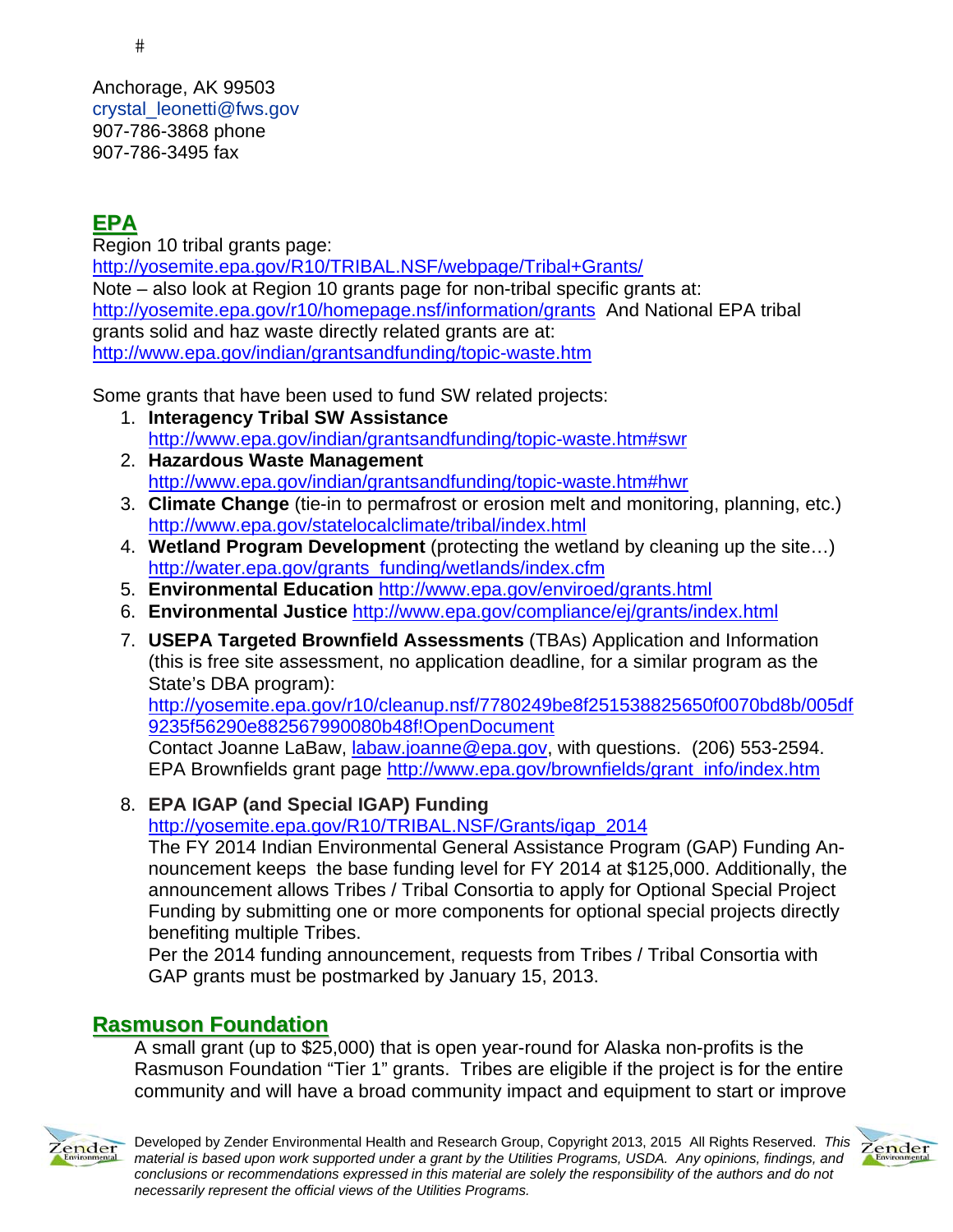a recycling program would certainly qualify. These grants fund only capital projects – meaning equipment and supplies. Examples of eligible expenses are heavy equipment for recycling activities (for ex. balers), a vehicle to pull trailers of recyclables (but not regular trash collection), or a building for storing recyclables and equipment. They have funded past projects that support a wide range of community activities, including occasionally solid waste projects, such as Koyuk's "Recycling project: Two trashcans for each household, 4-wheeler, battery bins". If you develop your project to be a key part of community well-being, then your project might be funded. Contact Aleesha Towns-Bain with questions at 297-2875 or Jeff Baird at 297-2831 or jbaird@rasmuson.org.

If you are considering applying for this grant, **look at what types of past projects have been funded,** and think about how your project can **integrate into a community project that accomplishes similar goals** as past funded projects.

Here is a search page for **past funded** projects:

http://www.rasmuson.org/PastAwards/Search/search.php

Under Award Type, click on the dropdown menu to "Tier 1". Then hit search so see the full range of projects (skip Anchorage, Fairbanks, and Juneau). Find several that you think are most similar to what you want to do, and look these specific projects up. You can also click on your region to search regional grants.

Here is the grant information page:

http://www.rasmuson.org/index.php?switch=viewpage&pageid=32. If you would like our assistance in ideas, organizing, etc., please contact us and let us know. Rasmuson Foundation likes to see **well-organized grant requests**. One idea is to **look at the other rural Villages that have been funded** (regardless of what they asked for). Then **contact them** to ask if they would be willing to share their application, or to give you any funding and reporting tips.

There are also some great resources for helping you prepare your application. The following blog post has tips for preparing a successful Tier 1 application: http://www.rasmuson.org/blog/?p=3405. You can check out this slideshow as well for more ideas:

http://www.slideshare.net/RasmusonFoundation/how-to-prepare-a-tier-1-application The Rasmuson Foundation also offers Tier 1 workshops to help you prepare your application. The best way to find out about these workshops is to subscribe to the blog (enter your email in the upper right-hand corner of this page: http://www.rasmuson.org/blog/ ) or check them out on facebook at

http://www.facebook.com/rasmusonfoundation.

# **HUD**

1. **Indian Community Development Block Grant** – The ICDBG is great because it is a block grant—eligible uses of the funding is wide ranging. These can be used for pretty much any solid waste need. There is no real ceiling but awards in the hundred's of thousands are common.The deadline is typically in the winter and there is often training held just prior to the due date. A training manual is located at: http://www.hud.gov/offices/pih/ih/grants/icdbg.cfm